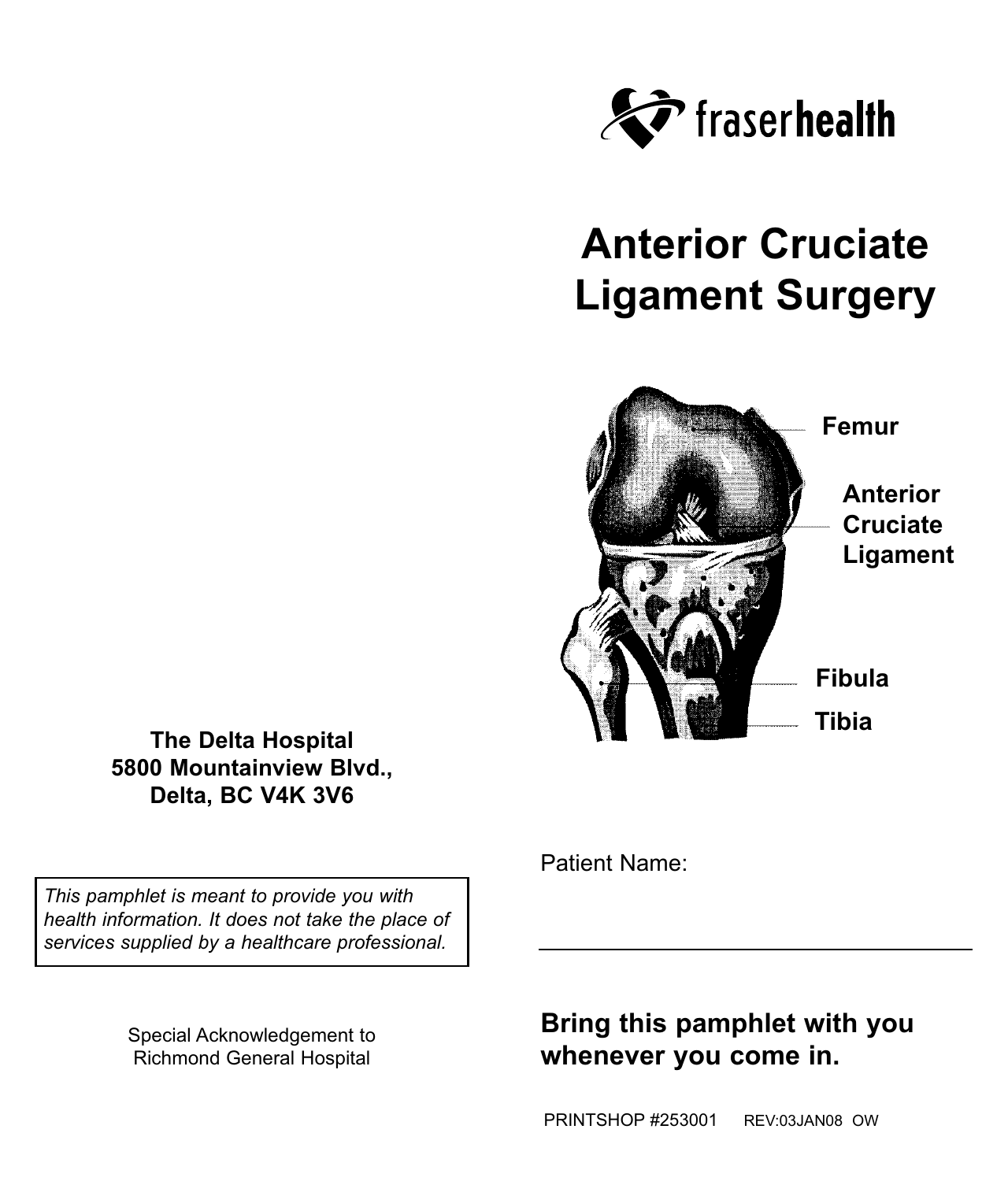#### **What should I organize before my surgery?**

Your doctor may tell you to arrange the checked Øitems before your surgery.

❒ Call 604-940-3442 for a Physiotherapy appointment. We are located in the Physical Medicine Department at Delta Hospital.

✍ *Appointment date and time.*

❒ Buy a knee brace. Your doctor will tell you where you can buy one.

 $\overline{\mathcal{A}}$ 

- ❒ Buy an ice compression device. This is used to decrease pain and swelling. You can buy or rent the device from The Harvest Drive Pharmacy, 100 - 4515 Harvest Drive, Ladner. Phone 604-946-5220. **Please bring this ice compression device to the hospital with you the day of your surgery**
- $\Box$  Buy medications for inflammation, pain, and/or nausea. Discuss any allergies with your doctor (surgeon).

\* Make sure you arrange for a responsible adult to take you home. This person should drive you home and stay with you overnight.

#### ✍

#### **How should I prepare for the day of the surgery?**

Your doctor will give you instruction on what you need to do.

## **FOLLOW-UP CARE**

A nurse from Surgical Day Care will call you the day after surgery to see how you are.

Call your surgeon's office the day after surgery to make an appointment.

Arrange a follow-up appointment with Physiotherapy. You want an appointment about 10 days after your surgery.

✍ *Doctor's appointment*

✍ *Therapy appointment*

#### **Call your doctor if any of the following occurs:**

- $\triangleright$  Pain does not go away or gets worse.
- $\triangleright$  Pain relievers are not helping
- $\triangleright$  Pain in your calf, difficulty moving your toes/ankles up and down.
- $\triangleright$  Bleeding from your surgical wound that does not stop.
- $\triangleright$  Numbness, tingling, coolness, or change in colour of your leg or foot.
- $\triangleright$  Swelling in your operated leg or foot that gets worse or does not go away.
- $\triangleright$  Yellow or green drainage from your operated knee.
- $\geq$  Chills or fever over 38.5°C (101.3°F) by mouth.
- $\geq$  You can not urinate after you have been home about 10 hours.
- $\geq$  You are not able to drink anything for 24 hours because you feel too sick.
- $\triangleright$  You can not stop being sick to your stomach (vomiting).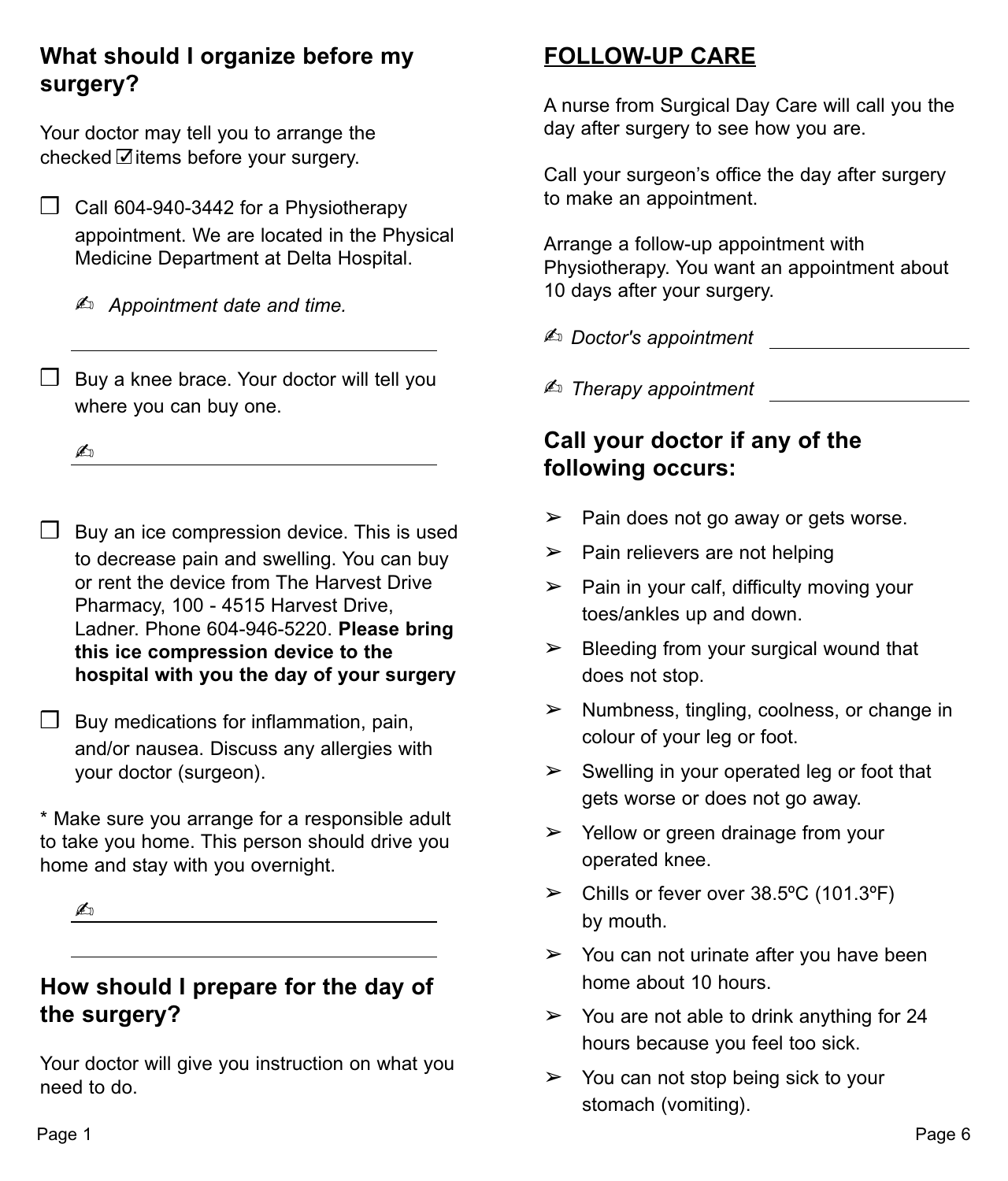### **Do I need to eat a special diet?**

Eat small meals for the first 24 hours. Then eat as you would normally. Make sure that your diet includes foods high in fibre such as bran, whole grain, fruits, and vegetables.





Drink 6 to 8 glasses of water and/or juice each day.

## **What about going to the bathroom?**

You should urinate (empty your bladder) six to eight hours after the surgery if you do not go before you leave the hospital.



If you can not urinate and your bladder hurts:

- $\geq$  put warm washcloths on you lower abdomen, or
- $\geq$  pour lukewarm water over you genitals

Either of these actions help your body to relax and let the urine come out. If you are still having problems, go to the Emergency Department.

Your bowel movements may be effected by the medicines you are taking. This also happens with not moving your body around as you usually do. Prevent constipation by drinking fluids and eating food as we have outlined. Talk to your pharmacist about taking an over-the-counter laxative if you feel you need one.

### **SURGERY DAY**

#### **What happens to me right after surgery?**

You move from the Operation Room to the Recovery Room then back to Surgical Day Care.

You will have the ice compression device on your knee.

You need to let us know if you are having pain or feel sick to your stomach. Also, let us know if you notice any numbness, tingling, or coolness in your operated leg.

Your foot or leg may look pink in colour. This is because it is washed with pink-tinged antiseptic in the Operation Room.

## **WHEN YOU GO HOME**

### **How should I deal with pain or discomfort in my knee?**

Your knee will feel uncomfortable for a few days. This is normal. The pain will get less over time.

Rest with your knee higher than the level of your hip. You can do this by putting a pillow under your knee and lower leg.

Put an ice bag or an ice compression device on your knee as instructed. The cold helps take the pain and swelling away.



Walk around your home only when you need to the first day or so. Use crutches.